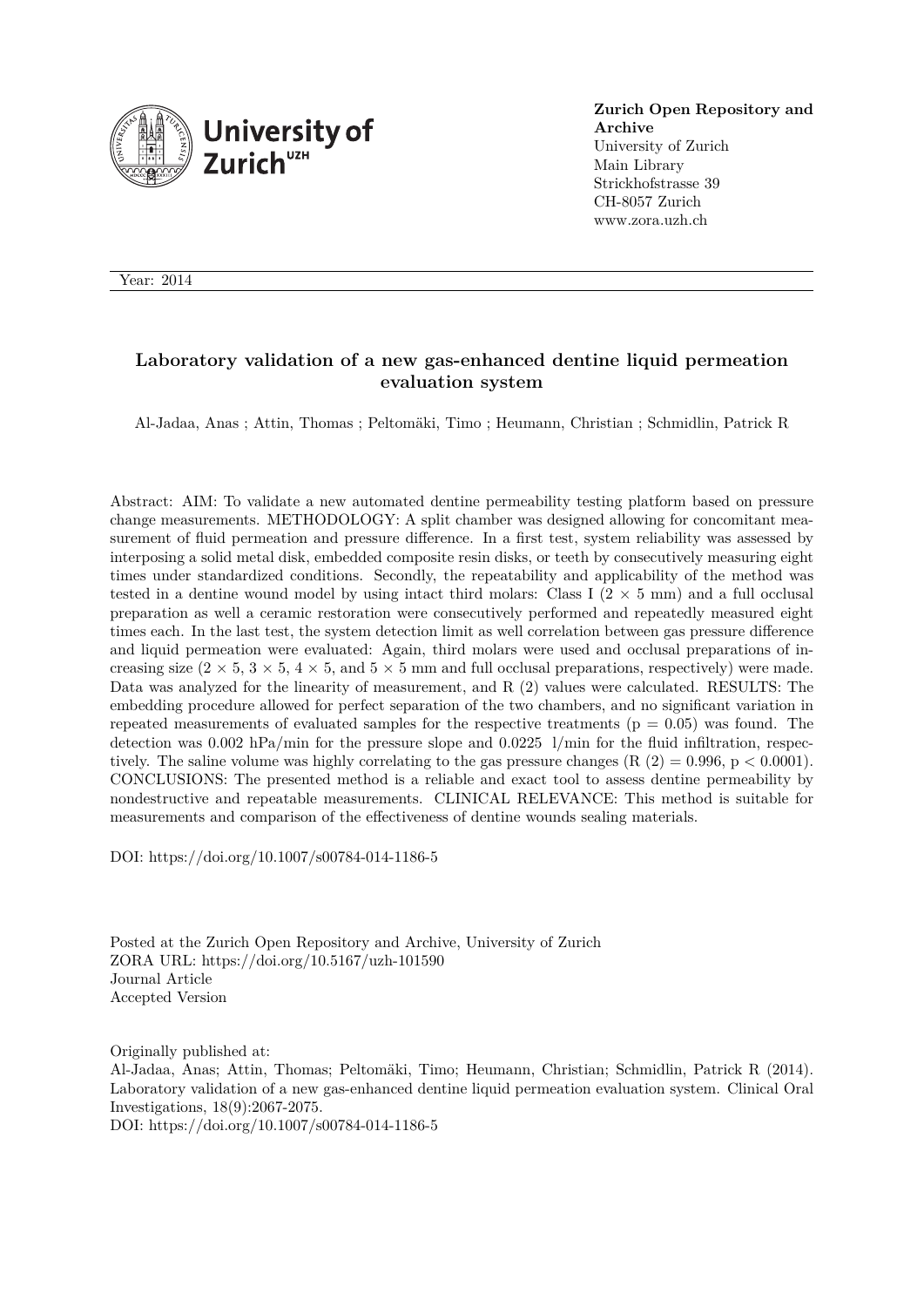# **Laboratory validation of a new gas-enhanced dentine liquid permeation evaluation system**

**Anas Al-Jadaa<sup>1</sup> , Thomas Attin<sup>1</sup> , Timo Peltomäki<sup>2</sup> , Christian Heumann<sup>3</sup> , Patrick Schmidlin<sup>1</sup>**

**<sup>1</sup>**Department of Preventive Dentistry, Periodontology and Cariology, Center for Dental Medicine, University of

Zurich. Zurich, Switzerland

<sup>2</sup> Oral and Maxillofacial Unit, Tampere University Hospital. Tampere, Finland

<sup>3</sup> Institute for Statistics, University of Munich. Munich, Germany

#### **Correspondence:**

Anas Al-Jadaa

Department of Preventive Dentistry, Periodontology and Cariology, Center for Dental Medicine, University of Zurich

Plattenstrasse 11, CH-8032 Zurich, Switzerland

Tel: +41 44 634 4265, Fax: +41 44 634 4308

E-mail: anas.al-jadaa@zzm.uzh.ch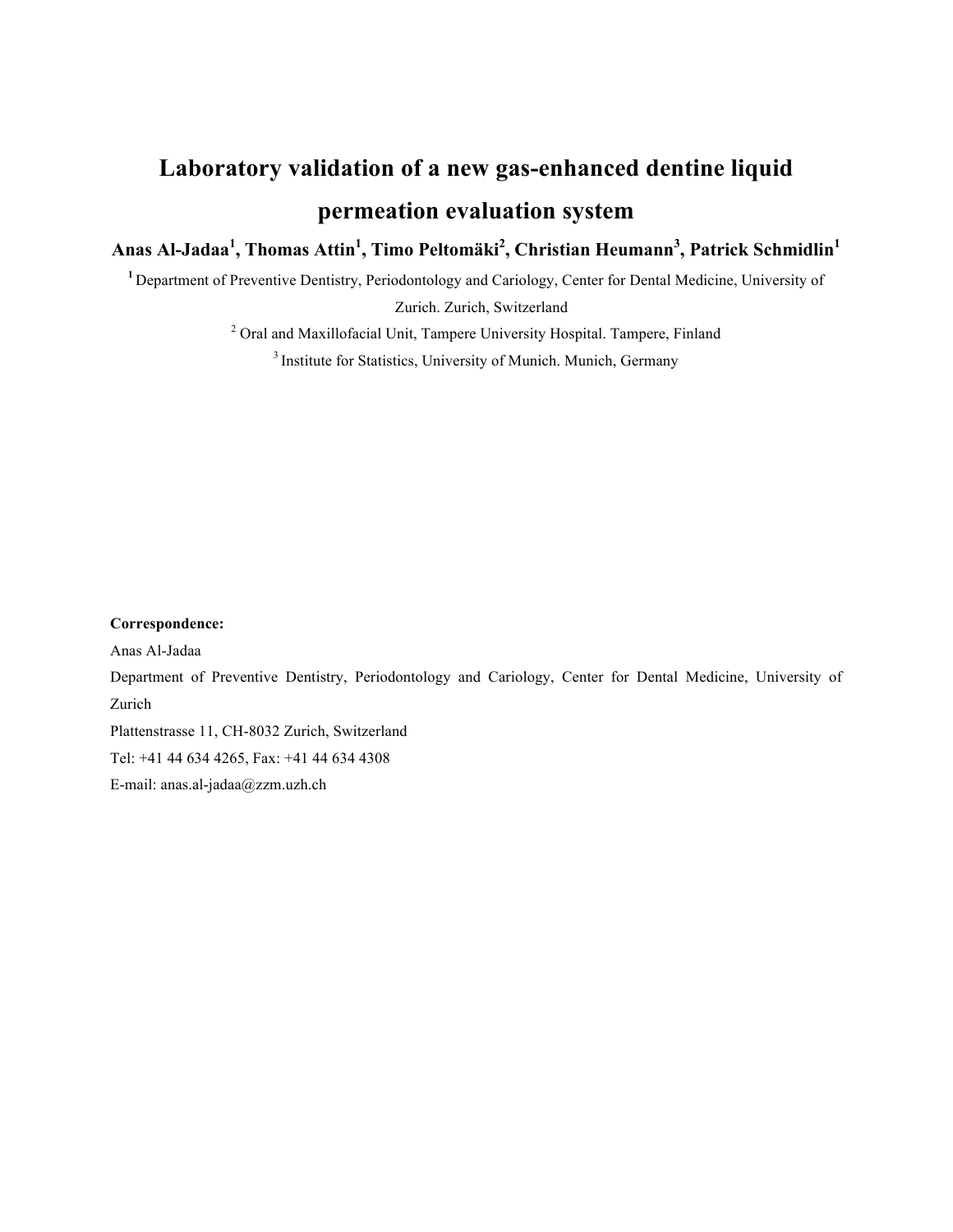## **Laboratory validation of a new gas-enhanced dentine liquid permeation evaluation system**

#### Abstract

*Aim:* To validate a new automated dentine permeability testing platform based on pressure change measurements.

*Methodology:* A split-chamber was designed allowing for concomitant measurement of fluid permeation and pressure difference. In a first test, system reliability was assessed by interposing a solid metal disc, embedded composite resin discs, or teeth by consecutively measuring eight times under standardized conditions. Secondly, the repeatability and applicability of the method was tested in a dentine wound model by using intact third molars: Class I  $(2 \times 5 \text{mm})$  and a full occlusal preparation as well a ceramic restoration were consecutively performed and repeatedly measured 8 times each. In the last test, the system detection limit as well correlation between gas pressure difference and liquid permeation were evaluated: Again, third molars were used and occlusal preparations of increasing size  $(2\times5,3\times5,4\times5,5\times5)$  and full occlusal preparations, respectively) were made. Data was analyzed for the linearity of measurement and  $R^2$  values were calculated.

*Results:* The embedding procedure allowed for perfect separation of the two chambers and no significant variation in repeated measurements of evaluated samples for the respective treatments ( $p=0.05$ ) was found. The detection was 0.002 hPa/min for the pressure slope and 0.0225  $\mu$ l/min for the fluid infiltration, respectively. The saline volume was highly correlating to the gas pressure changes ( $R^2$ =0.996, p<0.0001).

*Conclusions:* The presented method is reliable, and exact tool to assess dentine permeability by non-destructive and repeatable measurements.

*Clinical Relevance*: This method is suitable for measurements and comparison of dentine wounds sealing materials effectiveness.

*Key words*: Dentine, sealability, permeability, restoration leakage.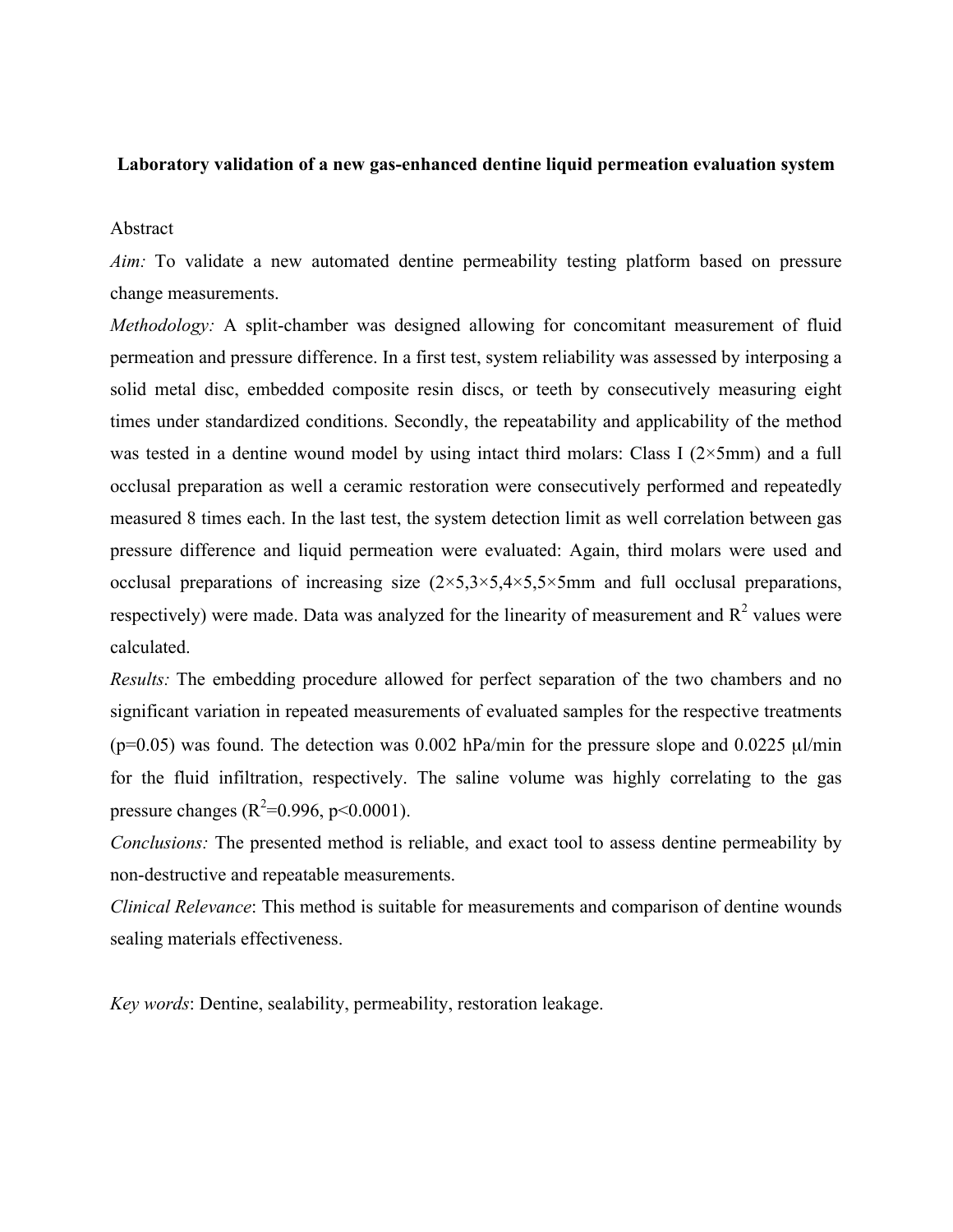#### **1. Introduction**

The unique tubular structure of dentine is mainly related to evolutionar functional adaptation to enable mastication by transducing bite pressures into tensile forces in the collagen matrix [1]. In addition, fluid-filled dentinal tubules allow for transducing stimuli to the underlying pulp [2]. This results in a sophisticated functional and sensitive organ. On the other hand, exposed dentinal tubules can lead to dentine hypersensitivity or  $-$  if adjacent to infectious processes - reflect pathological conditions like caries [3]. Effective protection of dentinal tubules has therefore a pivotal role in clinical dentistry.

After the observation that fluids could permeate through dentinal tubules of extracted teeth [4,2], various *in vitro* models were established to study dentine wounds and were modified later to test for leakage in restorations and root canal fillings. The versatile split-chamber model to test infiltration of isotopes was revolutionary in that field [5]. It had a simple design to hold and test small dentinal disc specimens. A decade later, Derkson and co-workers introduced – inspired by the fluid shift model of Brännstrom - their pressurized fluid transport model, which aimed to test the seal around restorative fillings [6]. The same set-up was adapted to test the seal of root canal fillings [7]. The fluid shift model was later digitized to measure the infiltrated fluid volume in real time [8]. In 2008, Romieu and co-workers [9] introduced a new dimension in leakage measurements using a testing system with two pressurized chambers. By continuously recording the air pressure difference between the two differently pressurized chambers, the ratio of pressure change provided an indirect value of air leakage. However, this evaluation was performed under dry conditions, which may be considered a significant shortcoming of this method and potentially results in dehydrated test specimens and an unrealistic simulation with regard to the originally intended oral cavity conditions to be tested.

Since the hydrodynamic theory is widely accepted to explain dentine sensitivity [10], the fluid infiltration method may still be considered as the gold standard in permeability/leakage testing and it can be adopted to many types of leakage testing. However, most of these currently available testing models exhibit some disadvantages. Among them, the long testing time, the difficulty of establishing a repeatable set-up, the lack of internal control and possible entrapment or reaction of perfusing substances with the sample are worth mentioning. Another potential bias,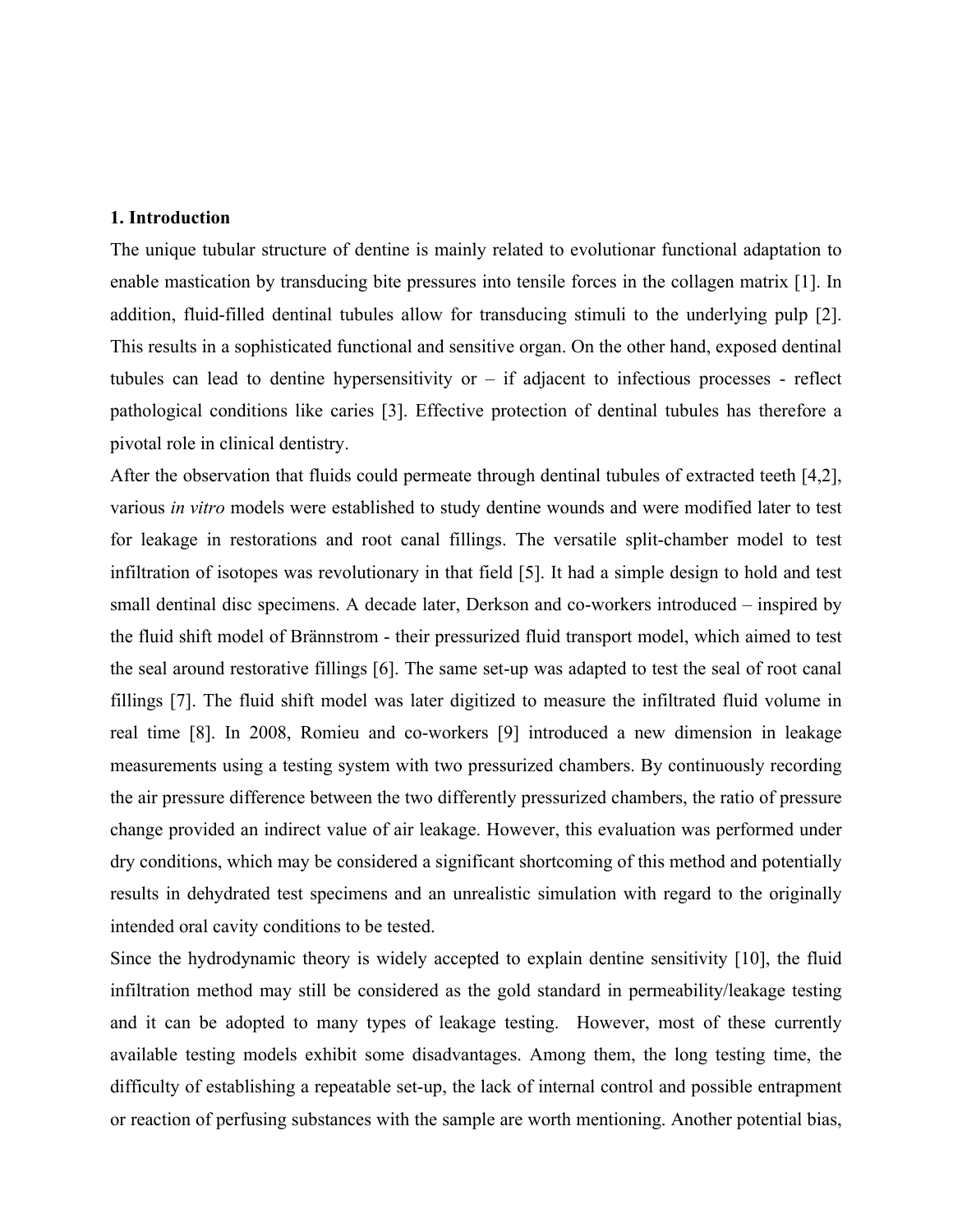which was underestimated for a long time was the permanent fixation in adhesive materials (epoxy resins, waxes, etc.) without adequate testing before and after treatment, which resulted in a lack of an internal quality control. Therefore - not surprisingly - it has been shown that these embedding processes can also lead to potential overestimation in permeation testing [11]. Another disadvantage of most set-ups, namely to test only at a single time, additionally limits the possibility to compare between different treatments or even the same treatment at different stages using the same specimen.

Due to these limitations, a new testing platform was designed aiming to reliably measure sealability based on a combination of previously mentioned models, namely a split-chamber model measuring fluid permeation and the resulting gas pressure difference simultaneously. The aim of this study was to validate the accuracy as well the leakage-free embedding of samples. Reproducibility of repeated measurements was assessed. The working hypotheses and requirements were as follows:

- 1) The embedding causes no false-positive measurements.
- 2) The repeated measurements of identical samples results in reproducible results.
- 3) The detection limit to assess permeation is low.
- 4) The liquid collected during the permeation test correlates to the gas pressure differences.

## **2. Materials and methods**

#### *2.1. Set-up of the leakage/permeability measuring device*

The split testing chamber model consisted of two custom-made plexiglass parts, which were tightened together using three solid screws (Fig 1). The embedded specimens were fixed between the two parts using a rubber O-ring with an outer diameter of 22 mm, an inner diameter of 15 mm and a thickness of 3.5 mm, thus forming two fully separated chambers with the sample fixated in between. The lower chamber was opened at its lower terminal with an adapter fixed to the outside allowing the placement of an eppendorf tube to collect the permeating liquid. The two chambers were connected to two valves to stabilize their pressure during testing once they were closed.

The temperature was controlled as follows: The permeability/leakage unit (Fig 2, a) was installed in an isolation chamber (Fig 2, b), in which the temperature was constantly held at  $35^{\circ}$ C. This chamber was situated in a second larger experimental box (Fig 2 c), in which the temperature was always kept at 31°C. The room temperature was stable at 25°C.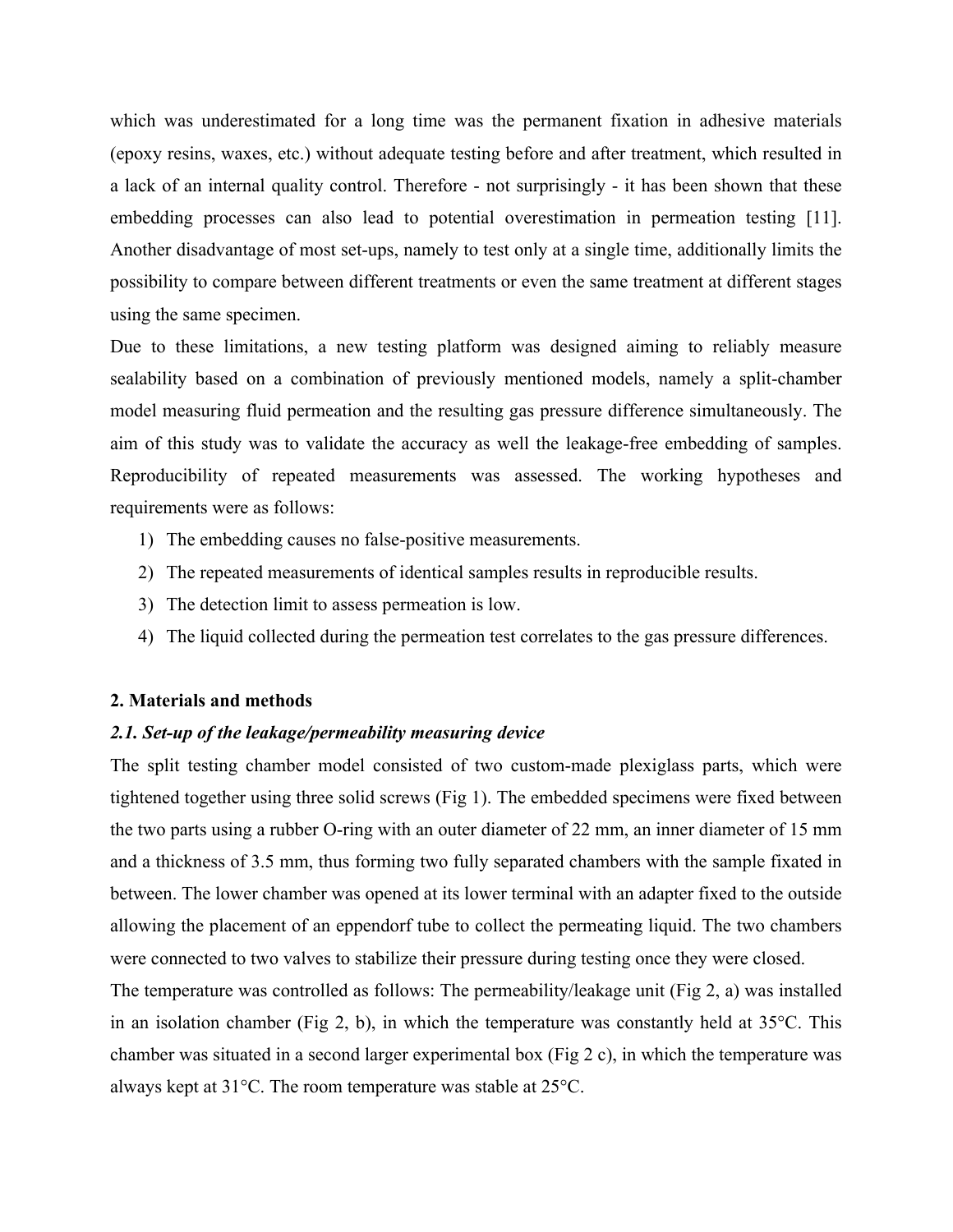#### *2.2 Pressure difference measurements*

A pressure difference measuring device (Testo 526, Testo AG, Lenzkirch, Germany) was connected by its two inlets to the tubes connected to the upper and lower chambers just before the valves, which allowed for real-time measurement. The measuring device was connected to a computer-unit running a proprietary program (V 4.2 SP2, Testo AG, Germany). The O-ring was lubricated with a silicon grease (Molykote 111 compound, DOW Corning GMBH, Germany) to improve the sealability between the two chambers. The specimen was then positioned in the ring, and 2.5 ml of a pre-pessurized ( $N_2$  gas 860 hPa) 0.9% NaCl solution was added on top in the upper chamber. The cover was repositioned and the three screws were tightened using a torquecontrolled screwdriver. The upper chamber was then pressurized with  $N_2$  gas to 860 hPa. The lower chamber was negatively pressurized down to minus 170 hPa. This resulted in an effective pressure difference of 1030 hPa between the two chambers. Given the hypothesis that there is a connection between the two chambers, i.e. leakage through the sample, this would affect the pressure difference. The pressure difference would change and become smaller by penetration of the NaCl solution from the positive pressure chamber to the low pressurized chamber causing a pressure drop in the positive side and a pressure increase in the negative side, until the pressure is equalized in both chambers and the difference reaches to 0 hPa. The pressure difference measurements were started and continued for 40 min at a rate of 1 measurement/sec. The reading resulted in a data set and a curve representing the rate of pressure change expressed as a drop in pressure difference over time. The pressure value at two fixed time points (1200 sec and 2400 sec) were defined to calculate the slope in between:

Slope =  $\frac{p_2 - p_1}{T_2 - T_1}$  hPa/min. All results were expressed as positive values for the statistical analysis for the ease of understanding, as we aimed to show a positive correlation with the infiltrated fluid volume.

These optimal time points to detect the slope were found by preliminary observations on repeated measurements of the same sample to be reproducible (data not shown). In addition, the infiltrated physiological saline solution was collected and weighed to calculate the volume that permeated the specimen (see below, 2.5).

#### *2.3 Specimen preparation*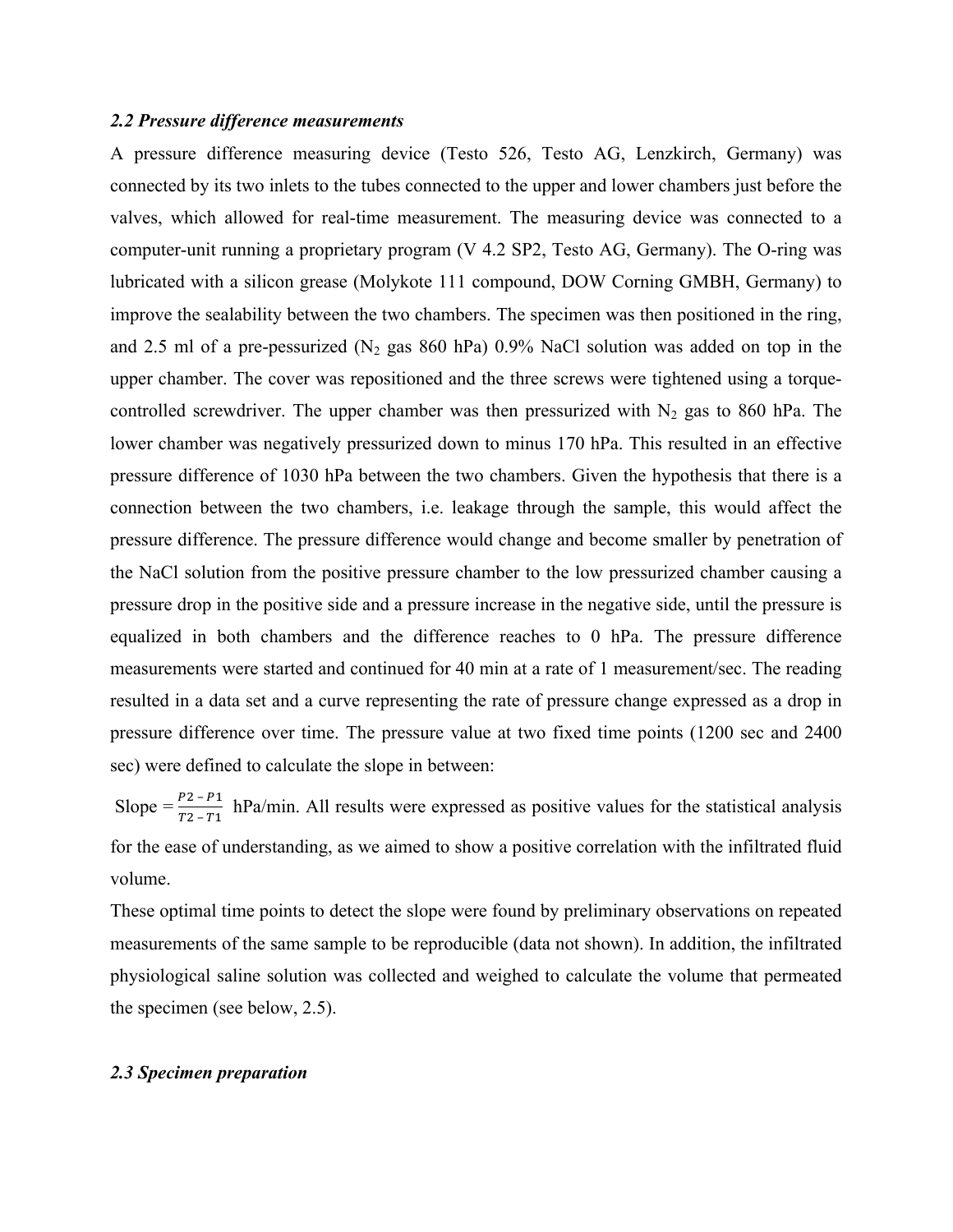To test the tightness/sealability, repeatability, detection limit, correlation between the measured outcomes and the capability of the embedding procedures in maintaining a tight seal after multiple measurements with no or minimal changes, a solid metal disc, embedded composite discs, and third molars were interposed. The solid metal disc (3 mm thick and had a diameter of 15 mm) was chosen as gold standard for tightness, as no embedding procedure was involved, and thus no additional interfaces were created. The solid metal disc had the exact thickness and outer dimensions of the embedding brass rings used in the set-up (Fig 4, Exp. A). It was used to measure the internal system leakage at all joints and connections. Therefore – hypothetically this test should result in no leakage and served as an internal system tightness control.

The round composite discs had a diameter of 7 mm and a thickness of 3 mm and were fabricated using a teflon mold and composed of dual cure composite build-up material (Luxa Core Automix, DMG, Hamburg, Germany). This allowed for the formation of a non-porous solid biomaterial/tooth surrogate sample given the hypothesis that no leakage should occur given adequate sealing around it. Accordingly, third molars were selected as natural products from the department's pool of extracted teeth. They were extracted for reasons not related to the current study from patients aged 18-20 yrs. All teeth were free of caries and restorations. The roots were not fully developed ensuring proper pass to the pulp chamber and allowing for retrograde pulp extirpation. Samples were stored in 0.2% thymol at a temperature of 5°C for no longer than one year. Both, composite discs and teeth, were embedded in custom-made brass rings with an outer diameter of 15 mm, an inner counterpart of 10 mm, and a thickness of 3 mm. The rings were sandblasted on their inner surface using 50-µm aluminium oxide (Benzer-Dental AG, Zurich, Switzerland) and the specimens were embeded using a light-curing nail build-up material kit (Sina, Shenzhen Cyber Technology Ltd, Mainland, China). This material consisted of a primer, a gel, and a glaze material. The teeth as well the rings were primed and light-cured for 2 minutes in a lightcure chamber (Spectramat, Ivoclar-Vivadent, Schaan, Liechtenstein). Subsequently, the parts were fixed in position using a rubber carrier made of a putty material material (Optosil, Heraeus Kulzer GmbH, Hanau, Germany) (Fig 3). The gel was applied in one increment to fill the space between the ring and sample. Care was taken not to allow excess material formation on the two upper or lower surfaces of the metal ring. The build-up was then light cured for 4 minutes. Finally, the glaze layer was applied to the surface to eliminate any imperfections in the embedding gel buildup, which was finally light cured for another 4 minutes. This embedding method was used for all repeatability and correlation samples tested as described in this study.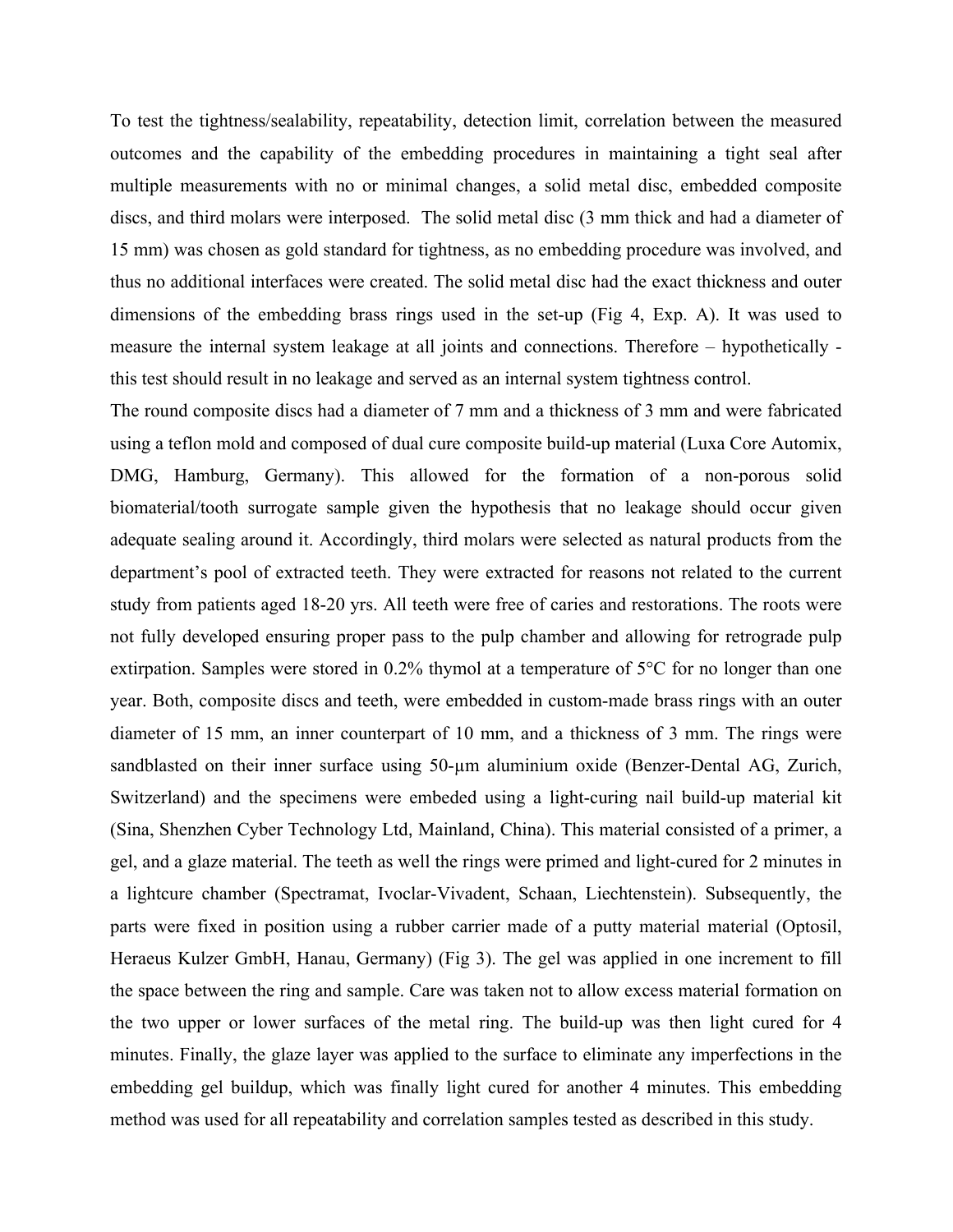#### *2.4 Sealing accuracy and repeatability evaluation*

The metal and the composite discs as well 3 intact third molars were prepared as described above and pressure difference measurements were repeated 8 times each (Fig 4, a) to establish an initial reference baseline.

In addition, three third molar teeth were measured for permeability after creation of dentine wounds (class I preparations;  $2\times5$  mm and a depth of 2 mm from the fissure level) and a subsequent full occlusal surface preparation, which completely removed the occlusal enamel until the CI preparation floor. All preparations were made using a tapered diamond bur (Number 8117, Intensiv SA, Montagnola, Switzerland) attached to a paralell drill holder (Cendres & Metaux SA, Biel, Switzerland). To ensure no effect of the repeated measurements on the embedding, the teeth then were restored after conditioning (Clearfil SE Protect, Kuraray America Inc., USA) according to the manufacturer's instructions using CAD/CAM onlays (Sirona Cerec Blocs, VITA Zahnfabric, Bad Säckingen, Germany) cemented with Multilink (Ivoclar Vivadent AG, Liechtenstein). Again, all samples were tested eight times (Fig. 5, Exp. A&B). The different measurements for each sample for the respective treatments were carried out on different days to assess potential influence of storage on the embedding and permeability. For the interim, samples were kept in physiologic saline at room temperature.

#### *2.5 System detection limit and correlation between pressure difference and fluid permeation*

To assess the correlation between the two quantitative primary outcome parameters of the device, i.e. gas pressure difference change and liquid permeation, 6 additional third molar teeth from the department's collection of extracted teeth were used (molars 4-9). They were tested after embedding and before preparation to assess the baseline performance, i.e. tightness. The measured curves were used to determine the method detection limit, i.e. the minimum measured permeability value that could be observed in a sample with confidence. Subsequently, consecutive preparations were performed in all specimens with increasing invasivity and dimensions ( $2\times5$ ,  $3\times5$ ,  $4\times5$  and  $5\times5$  mm and a depth of 2 mm from the fissure level) and finally a full occlusal trimming was performed as described under section 2.4 (Fig. 5, Exp. C). After each step, the pressure difference change was measured as described above (Fig 4, b). In addition, the saline that permeated each specimen was collected in the tube that was attached to the apparatus.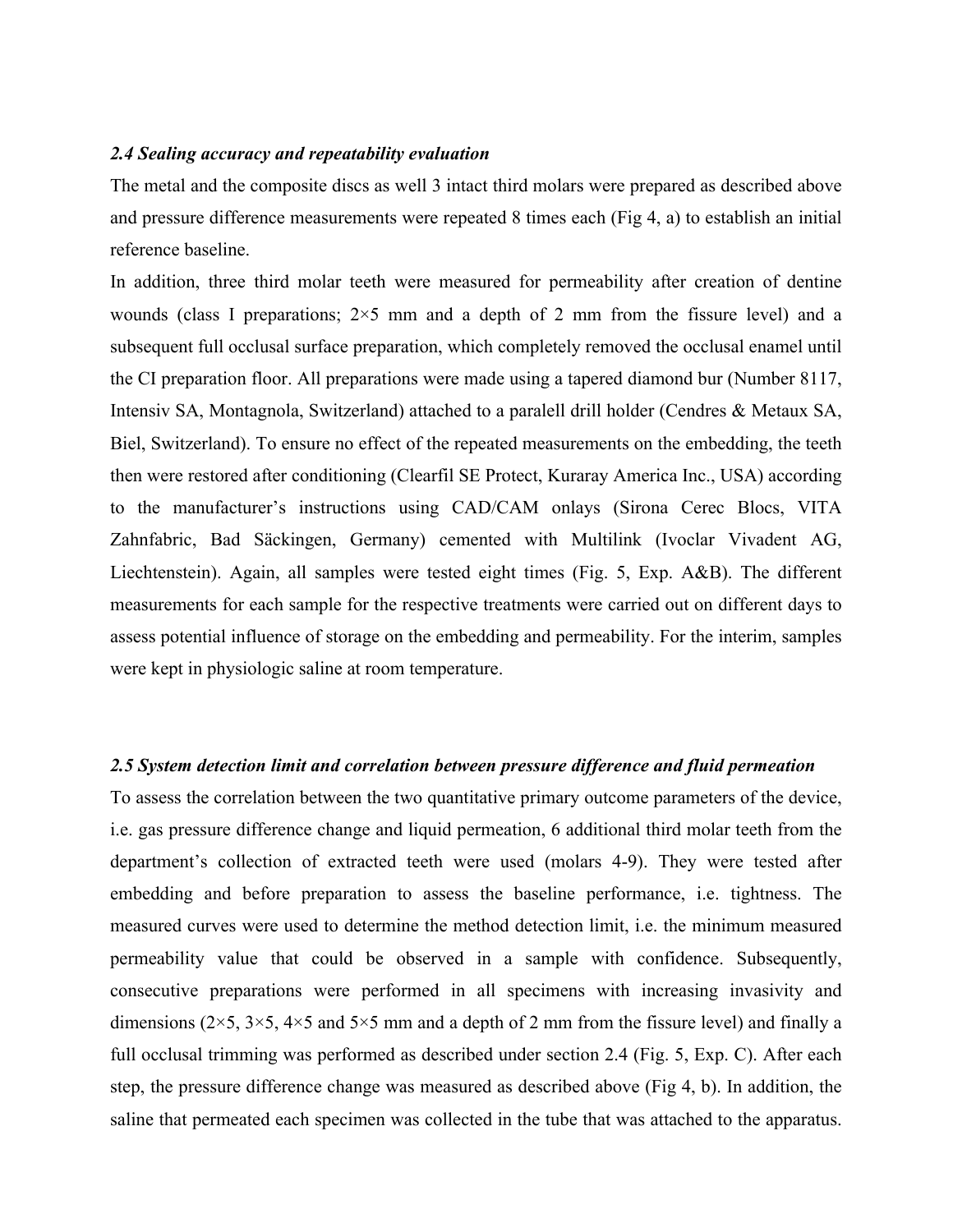The volume of liquid was measured by calculating the weight difference of the tube before and after the experiment using a precision scale (Mettler AT261 Delta Range, Greifensee, Switzerland).

#### *2.6 Data presentation and analysis*

Repeatability of the individual pressure change difference within the same sample for the same treatment was assessed using a linear mixed model.

Permeability expressed as the slope in hPa/min and the total permeating water volume were calculated separately for each of the four conditions (baseline after embedding, CI I preparation, full occlusal preparation and restoration) and results were presented as the range of data obtained in the individual measurements (original measurement and 7 repetitions).

To assess the detection limit, the measurement background noise in the test curves of the sound 6 teeth at fixed 9 time points with 120 seconds intervals was calculated mathematically. It was calculated by measuring the deviation from the ideal curve drawn between the two fixed time points to determine the leakage slope value independently. When the ideal slope value (hPa/min) and the time interval are known, it is possible to calculate the ideal measurement value at each point. The deviation from this was calculated, and average deviations were then pooled for each sample and used for further calculations [12].

To test whether the slope in the pressure change over time correlated with the collected saline solution ( $N = 6$ ), the Pearson correlation coefficient was used [13] (Fig 5).

#### **3. Results**

The mean slope values (Table 1) for the baseline measurements, i.e. the measurements of the sample permeability status before treatment, ranged between 0.01-0.03 hPa/min, indicating proper embedding seal of the specimens. The range of variation after repeated measurements of a sample did not exceed the 0.01 hPa/min. Testing for repeatability, a high linearity was shown (Table 2), indicating consistent results obtained with specimens that were measured multiple times.

The detection limit of 0.043 hPa for the pressure difference was calculated, which correlated to a slope value of  $0.002$  hPa/min and a fluid infiltration of  $0.0225 \mu$ l/min. Testing for the pressure difference- infiltrated fluid volume correlation using the Pearson coefficient with the confidence interval set at (p=0.05) showed the point estimate of 0.99785 with standard deviation of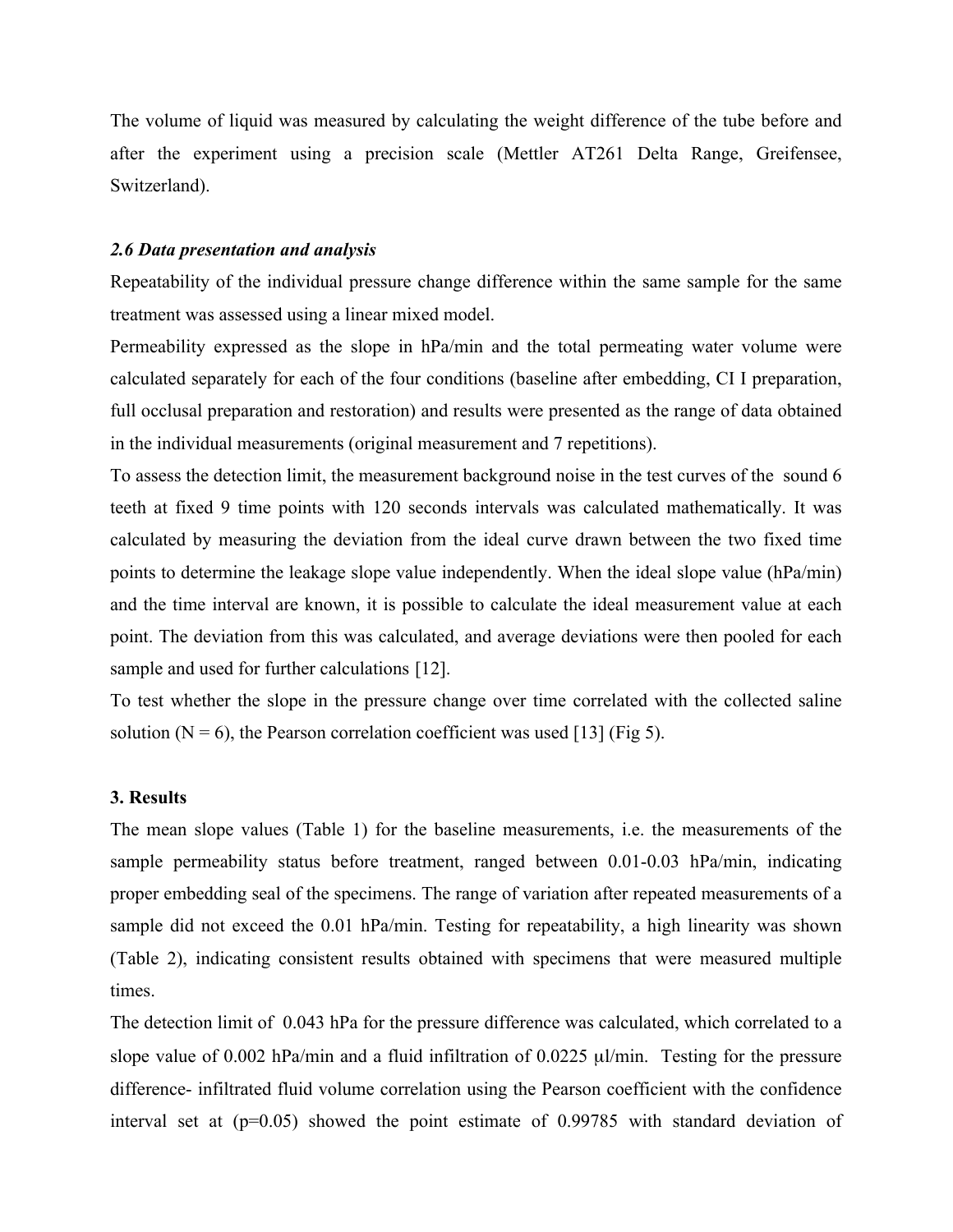0.0002387463 ( $R^2$ =0.996). This confirmed the high correlation between pressure change and fluid filtration (Fig 5).

Consequently, all four working hypotheses were accepted.

#### **4. Discussion**

Permeation testing methods varied over the last years with many modifications, however, most models focussed on fluid infiltration [2]. The variance in methodology, unfortunately, still makes it difficult to interpret and compare results. Therefore, leakage testing is not any more unambiguously accepted in some scientific journals due to the fact that it cannot be ensured that leakage measured is related to actual treatment status only [14]. Permeation might also occur through other niches leading to false positive results. This study therefore tried to establish and validate a novel device to test dentin permeability more reliably under standardized conditions. The focus of this study was basically to assess the accuracy of the combined determination of fluid permeation and pressure changes over time as well as the leakage-free embedding of samples and the reproducibility of their repeated measurements, which alltogether build the basis for any kind of evaluation using this device in the future.

The presented set-up is a non-destructive technique allowing testing under environmental conditions because of the use of a net effective pressure 1030 hPa close to atmospheric air pressure under a standardized simulated mouth temperature of 35° [15]. The repeatability and accuracy can be related to the standardized conditions.

This study showed that the embedding procedure allowed for perfect separation of the two chambers and that no to only a very minute variation in repeated measurements of the evaluated samples for all treatments was found. In addition, the saline volume was highly correlating to gas pressure changes with a low detection limit. Therefore, the presented method appears to be a fast, reliable, and exact tool to assess permeability allowing for non-destructive and repeatable leakage measurements.

Unlike previous methods, the embedding procedure for each sample was tested independently. This allowed for the baseline status to be considered once the effective permeability is calculated for. Under normal conditions, embedding seal depends on the researcher skills and the material used. Technically, this does not play a major role in the current set-up, as it will be compensated for. The embedding material used was chosen after long trials with other materials. Waxes proved not to be sealing properly, especially with teeth. Epoxy glue resins were also screened: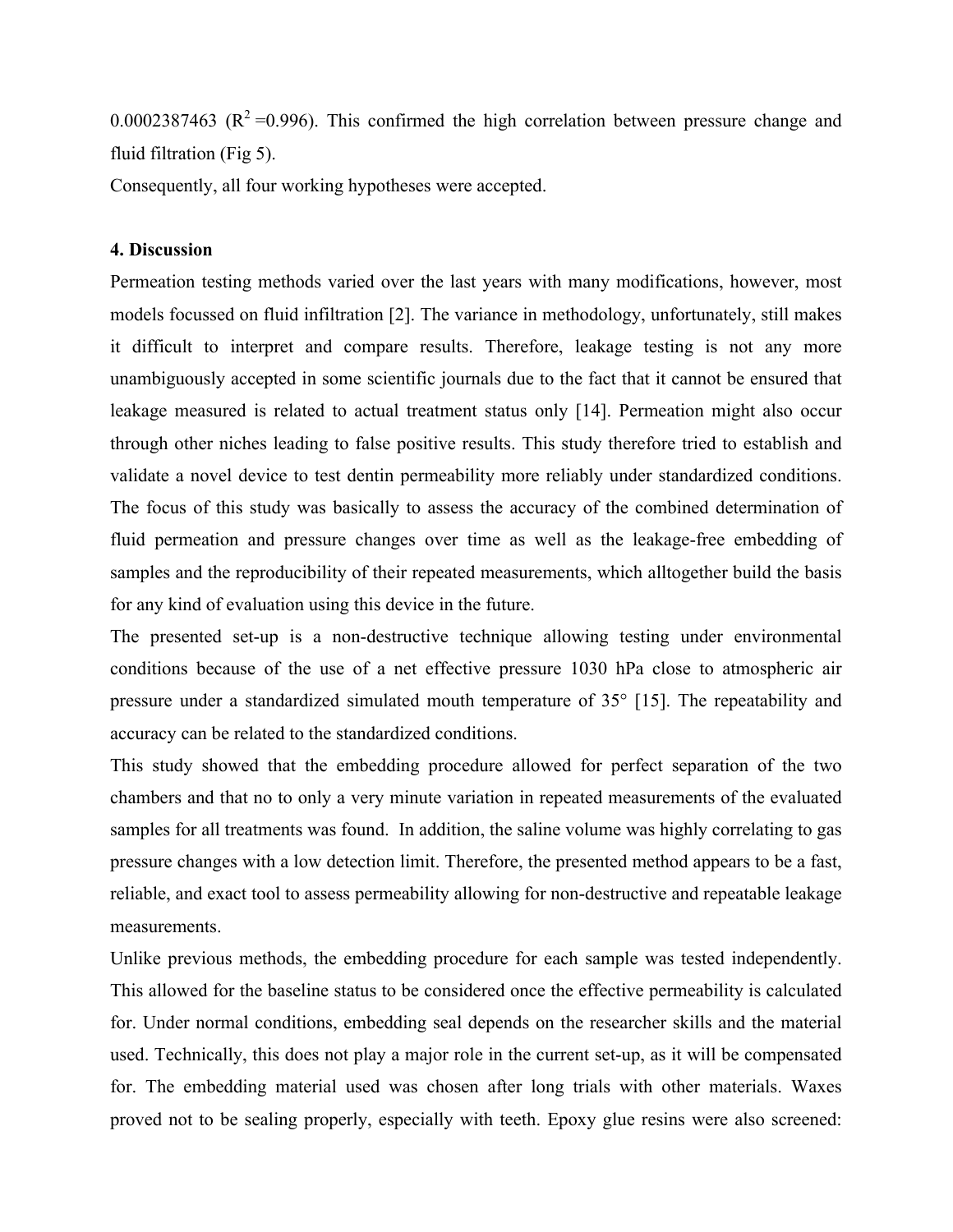Although they were initially tight, they could not withstand storage conditions in liquids for more than 24 hours, while composite resin materials had problems to stick to brass and silicon and were not adequately sealing in thin sections. The only material found to last after long storage in liquids and multiple measurements with a proper adherence to all mounted parts was a simple nail build-up gel as presented. Although the embedding base line measurement varied slightly among the samples, the possible false positive error was overcome by subtracting the base line slope value from the subsequent measurements to calculate for the absolute permeation value.

The testing under standardized temperature is usually also an ignored aspect [16], In many studies testing was done at room temperature [10]. The system allowed testing under moisturized conditions and a temperature of 35°, which is the average temperature in the oral cavity [15]. The need for testing at this constant temperature is important, as it was demonstrated that dentine permeability increases with higher temperatures [16,17]. Unlike pure gas testing units and porometers, the device prevents sample dehydration, which allows for further testing of the same samples without affecting their physical properties. Another reason to simultaneously apply pressure and vacuum is the wish to eliminate any bubble entrapment which might interfere with the permeability testing as it is the case in passive permeation testing [18],

In addition, the new chamber design and embedding makes it easy to re-mount specimens for consecutive testing, which overcomes the problem of calibrating the air bubble in position, a problem encountered in the latter method. In addition, the simple small carrier system opens the door for multiple steps and interventional studies using the same sample in different conditions to produce comparative data for proper conclusions. This contrasts with substance permeation methods, in which the results depend on the permeated substrate molecular size, osmolarity and possible capability of entrapment or reacting with other substrates in the tested samples, and as an end effect might result of under estimation of the real permeability status of the specimen. The current set-up overcomes these shortcomings by using a physiologic saline solution, which does not have any interaction or interference with the permeation process.

While validating the new method, a strong evidence of accuracy and repeatability in correlation to the permeated fluid volume for both biological as well artificial samples was

found. Therefore, this method appears suitable for longitudinal in vitro studies with repeated measurements in the dental field. Although there was a slight deviation from 0, the correlation was high. This can be explained either by the difficulty in collecting some entrapped fluids in the sample, or possible evaporation under low pressurized conditions. The ease of embedding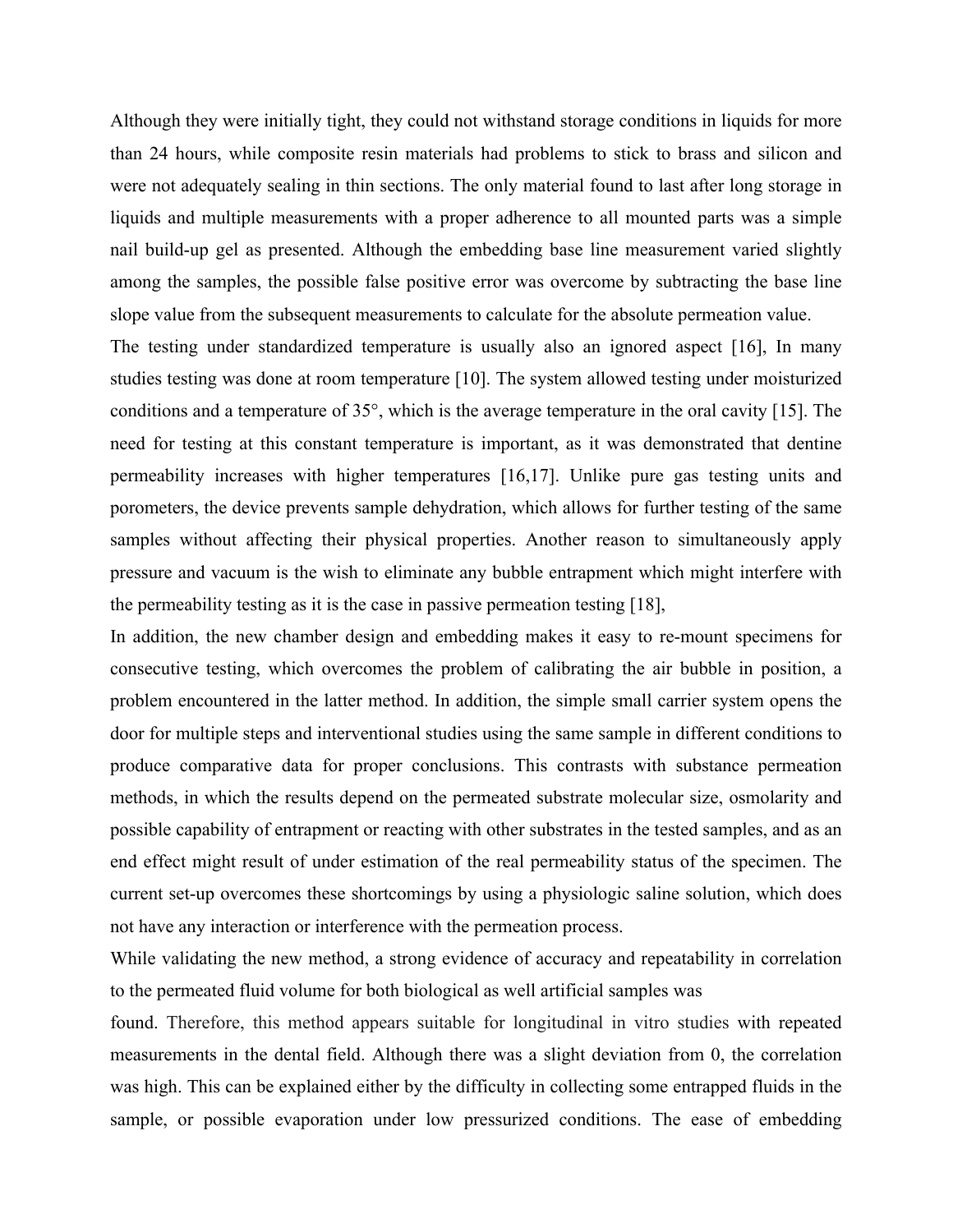process and mounting of samples reduced the effort during the testing procedure, the samples pre-testing before treatments ensured the compensation for the error related to the baseline status of the sample.

## **Conclusion**

The embedding causes no false-positive measurents and the chamber model per se is tightly sealed.

- 1) The repeated measurement of identical samples results in reproducible results.
- 2) The detection limit to assess permeation is low.
- 3) The liquid collected during the permeation test correlates to the gas pressure differences.

# **Aknowledgement:**

Special thanks to Mr. Willi Bucher for his efforts and technical support establishing the measurement platform

# **Conflict of interest:**

The authors declare that they have no conflict of interest.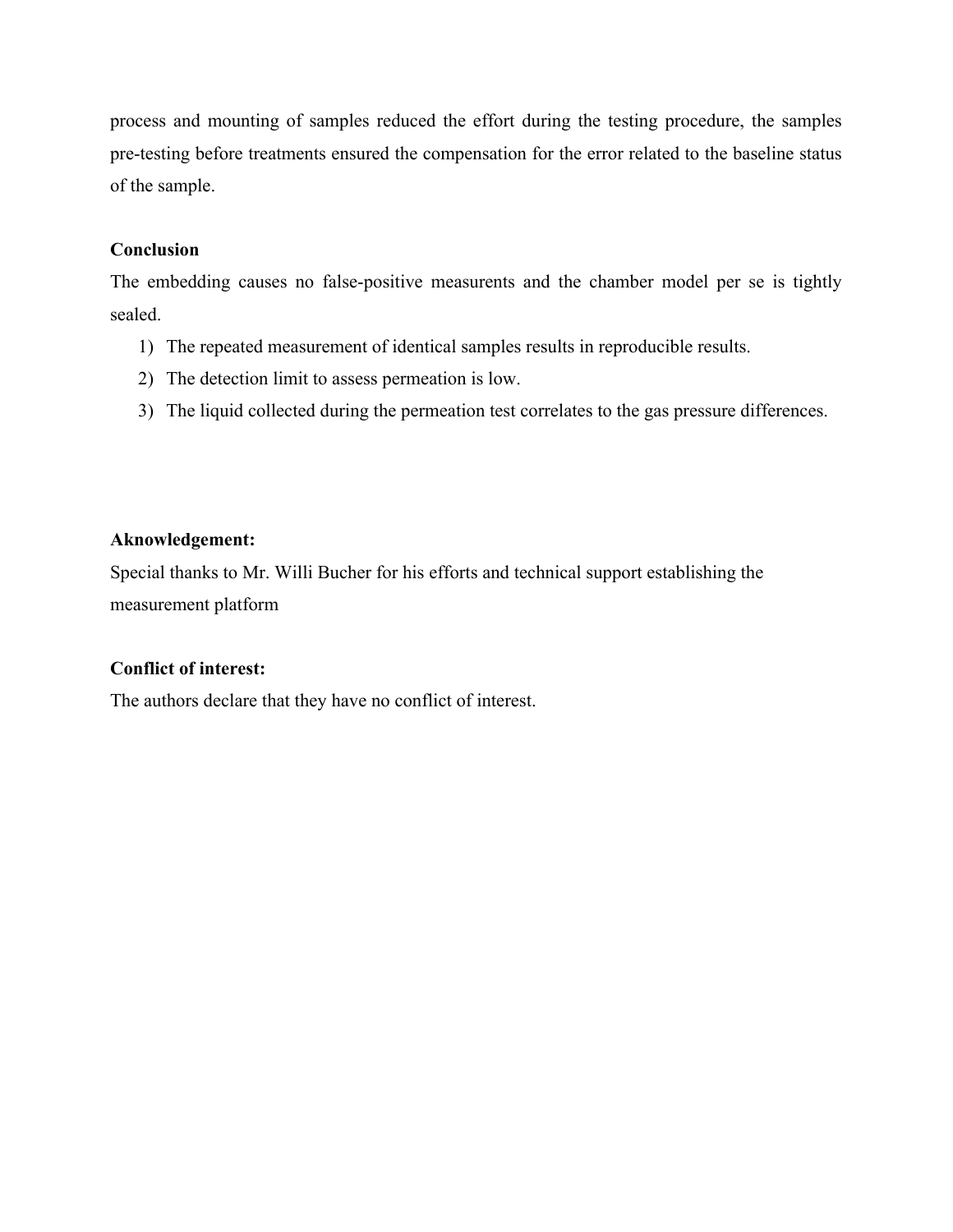## **References:**

- 1. Kishen A, Ramamurty U, Asundi A (2000) Experimental studies on the nature of property gradients in the human dentine. J Biomed Mater Res 51:650-659.
- 2. Brannstrom M, Linden L, Astrom A (1967) The hydrodynamics of the dental tubule and of pulp fluid. A discussion of its significance in relation to dentinal sensitivity. Caries Res 1:310-317
- 3. West N, Lussi A, Seong J, Hellwig E (2013) Dentin hypersensitivity: pain mechanisms and aetiology of exposed cervical dentin. Clin Oral Investig 17 Suppl 1:S9-19.
- 4. Spreter VKT, Lockowandt P, Stuben J (1951) [Porosity in self-curing plastics and its relation to the vapor pressure of the monomer]. Dtsch Zahnarztl Z 6:1328-1332
- 5. Outhwaite W, Mckenzie D, Pashley D (1974) A versatile split-chamber device for studying dentin permeability. J Dent Res 53:1503
- 6. Derkson G, Pashley D, Derkson M (1986) Microleakage measurement of selected restorative materials: a new in vitro method. J Prosthet Dent 56:435-440
- 7. Wu M, Wesselink P (1993) Endodontic leakage studies reconsidered. Part I. Methodology, application and relevance. Int Endod J 26:37-43.
- 8. Ciucchi B, Bouillaguet S, Holz J, Pashley D (1995) Dentinal fluid dynamics in human teeth, in vivo. J Endod 21:191-194.
- 9. Romieu O, Jacquot B, Callas-Etienne S, Dutilleul P, Levallois B, Cuisinier F (2008) Gas permeability: a new quantitative method to assess endodontic leakage. Biomed Tech (Berl) 53:181-184.
- 10. Pashley D, Matthews W, Zhang Y, Johnson M (1996) Fluid shifts across human dentine in vitro in response to hydrodynamic stimuli. Arch Oral Biol 41:1065-1072
- 11. Rechenberg D, Thurnheer T, Zehnder M (2011) Potential systematic error in laboratory experiments on microbial leakage through filled root canals: an experimental study. Int Endod J 44:827-835.
- 12. Gläser M, Kochsiek M (2010) Handbook of metrology. Handbook of Metrology by Michael Gläser and Manfred Kochsiek Wiley, New York
- 13. Lorenz D, Datta S, Harkema S (2011) Marginal association measures for clustered data. Stat Med 30:3181-3191.
- 14. Rechenberg D, De-Deus G, Zehnder M (2011) Potential systematic error in laboratory experiments on microbial leakage through filled root canals: review of published articles. Int Endod J 44:183-194.
- 15. Moore R, Watts J, Hood J, Burritt D (1999) Intra-oral temperature variation over 24 hours. Eur J Orthod 21:249-261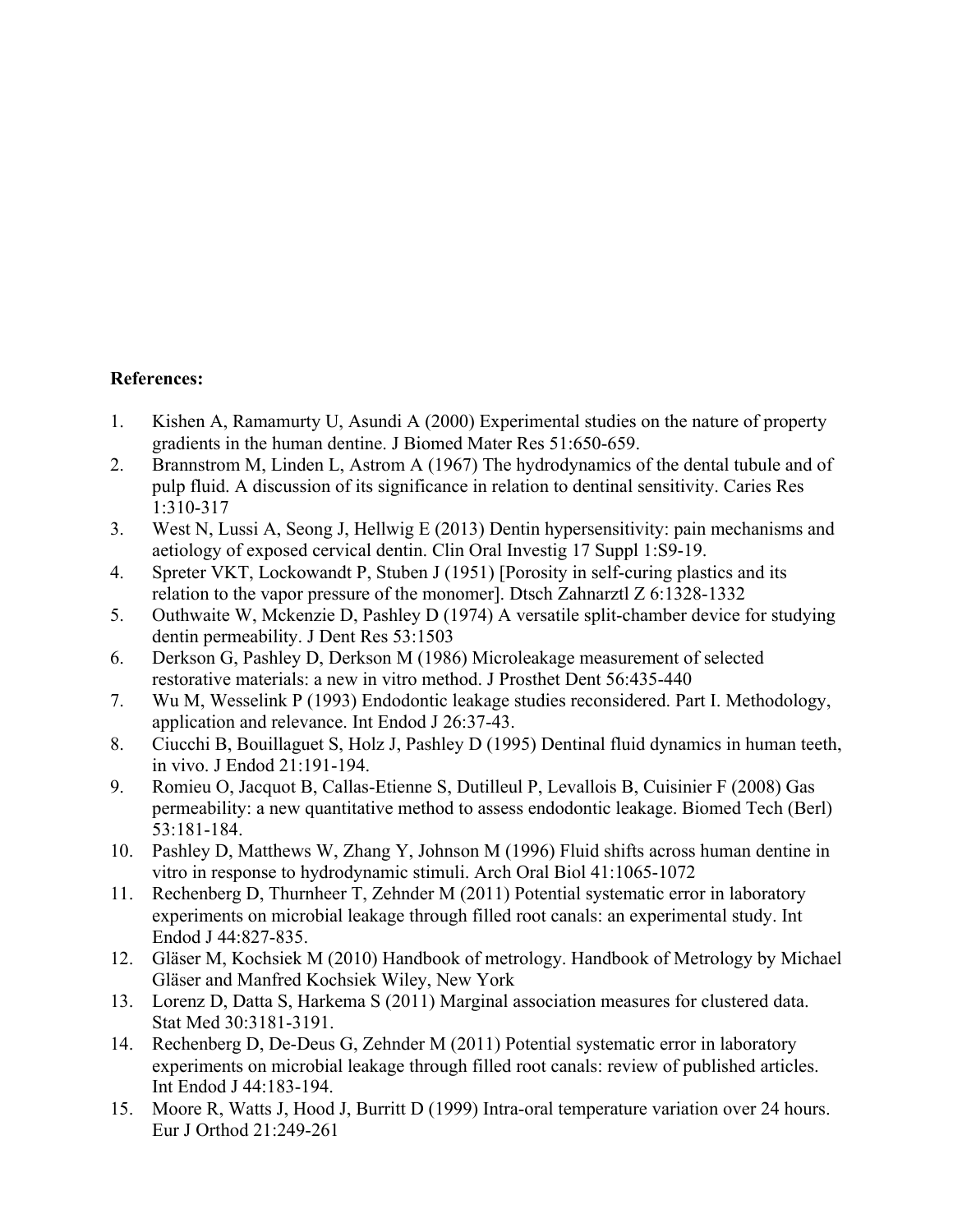- 16. Outhwaite W, Livingston M, Pashley D (1976) Effects of changes in surface area, thickness, temperature and post-extraction time on human dentine permeability. Arch Oral Biol 21:599-603
- 17. Pashley D, Thompson S, Stewart F (1983) Dentin permeability: effects of temperature on hydraulic conductance. J Dent Res 62:956-959
- 18. Wu M, De Gee AJ, Wesselink P (1994) Fluid transport and dye penetration along root canal fillings. Int Endod J 27:233-238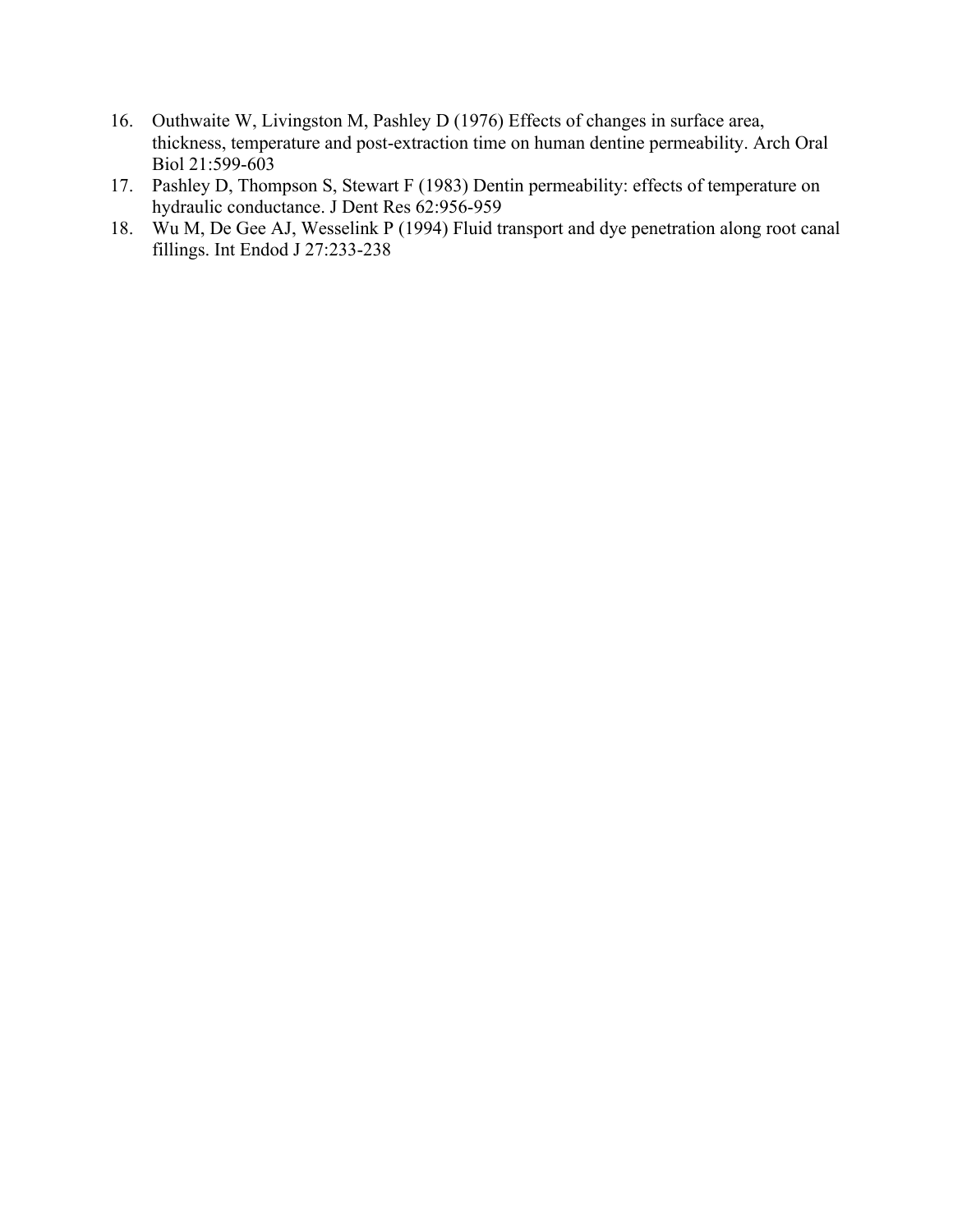# Tables:

|  |  |  | Table 1 – Slopes of regression lines according to respective specimen |  |  |
|--|--|--|-----------------------------------------------------------------------|--|--|
|  |  |  |                                                                       |  |  |

| Specimen                                                                       | Initial<br>hPa/min | Class 1<br>preparation<br>hPa/min | Occlusal full<br>preparation<br>hPa/min | After restoration<br>hPa/min |  |  |
|--------------------------------------------------------------------------------|--------------------|-----------------------------------|-----------------------------------------|------------------------------|--|--|
| Metal disc                                                                     | 0.01(0.01, 0.01)   |                                   |                                         |                              |  |  |
| Composite disc 1                                                               | 0.02(0.02, 0.02)   |                                   |                                         |                              |  |  |
| Composite disc 2                                                               | 0.03(0.03, 0.03)   |                                   |                                         |                              |  |  |
| Composite disc 3                                                               | 0.02(0.02, 0.03)   |                                   | -                                       |                              |  |  |
| Third molar 1                                                                  | 0.02(0.02, 0.02)   | 0.19(0.19, 0.19)                  | 0.36(0.36, 0.36)                        | 0.02(0.02, 0.03)             |  |  |
| Third molar 2                                                                  | 0.02(0.02, 0.02)   | 0.21(0.21, 0.22)                  | 0.42(0.42, 0.42)                        | 0.02(0.02, 0.02)             |  |  |
| Third molar 3                                                                  | 0.03(0.03, 0.03)   | 0.23(0.22, 0.23)                  | 0.48(0.48, 0.48)                        | 0.03(0.03, 0.04)             |  |  |
| Values indicate means and ranges (in parentheses) of 8 individual experiments. |                    |                                   |                                         |                              |  |  |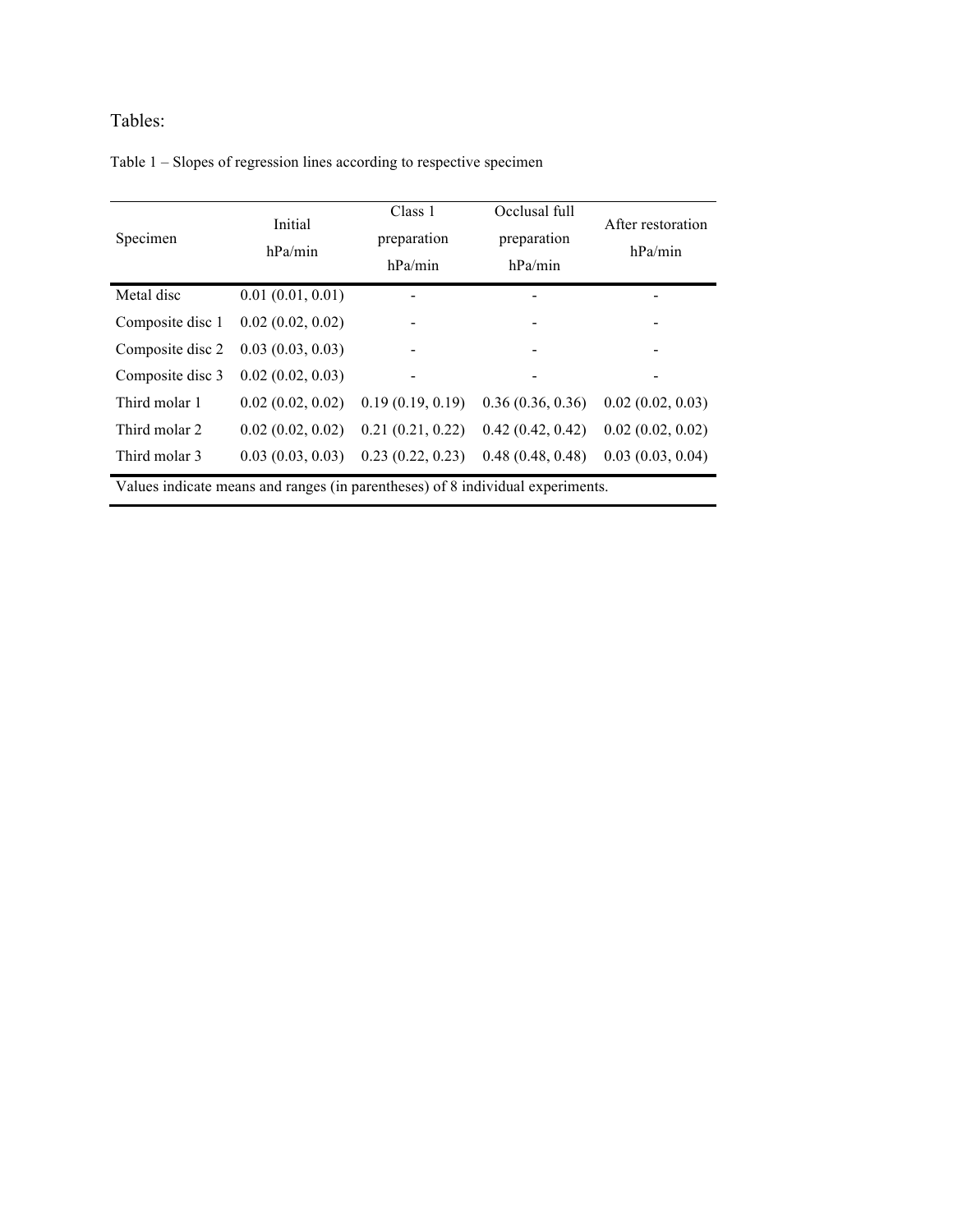Table 2 – Pearson correlation coefficient values for permeation slope values and total water volume, for repeated measurements after different treatments

| Variable     | Initial   | Class 1<br>preparation | Occlusal full<br>preparation | After restoration |
|--------------|-----------|------------------------|------------------------------|-------------------|
| Slope        | 0.9863832 | 0.9964485              | 0.999631                     | 0.9814998         |
| Fluid Volume |           | 0.9907555              | 0.9992009                    |                   |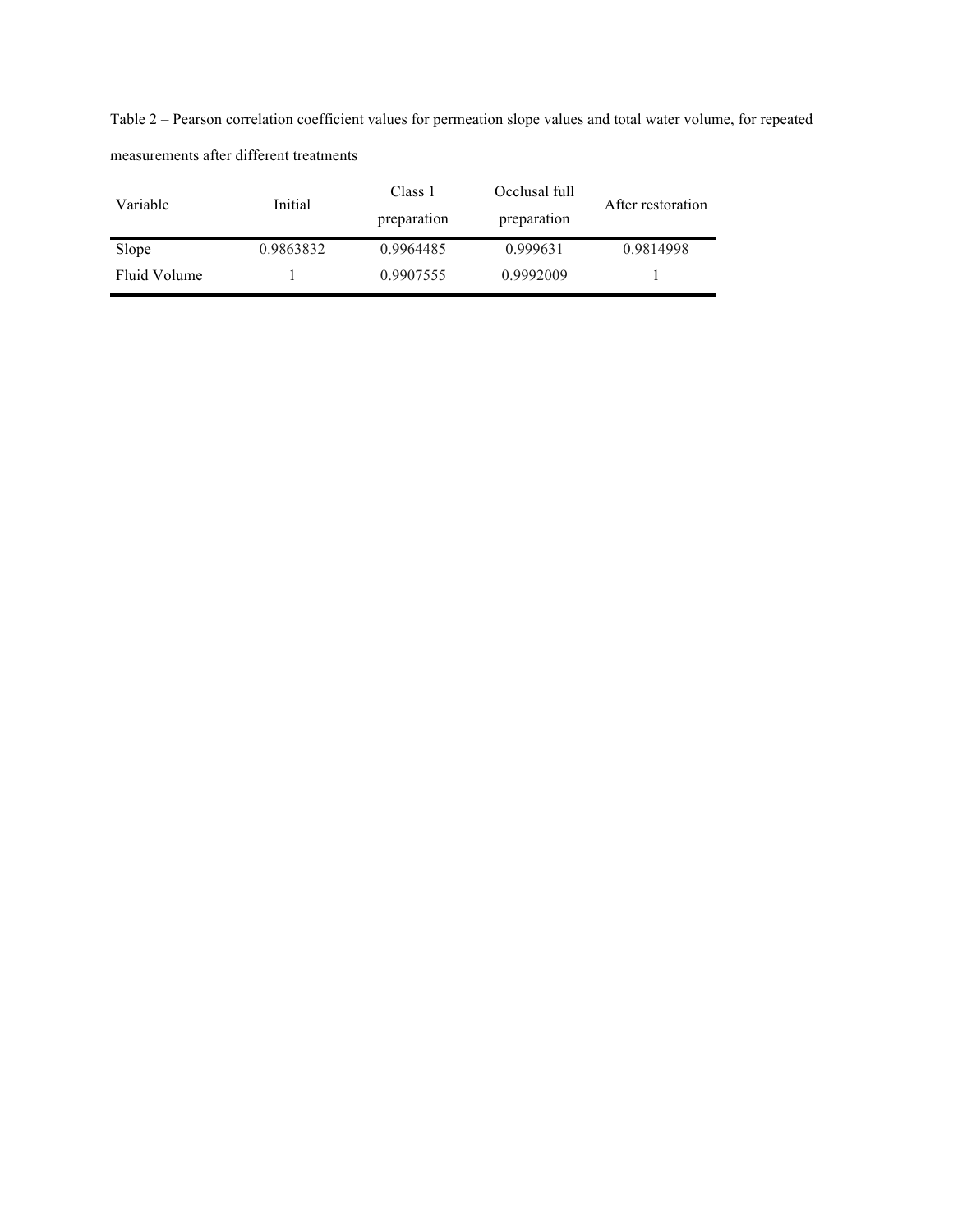Figure 1:



**Fig 1:** Split chamber with the two valves connected to control pressure on both sides Exp. A: 3D graph, Exp. B: enhanced schematic drawing showing the position of the mounted tooth in testing. The parts are matched in both drawings. (a) A tooth sample mounted in a disc carrier. (b) O-Ring. (c) Positive pressurized chamber. (d) Low pressurized chamber. (e) Split chamber cover. (f) Split chamber body. (g) Positive outlet attached to the pressure difference measuring device. (h) Securing valves. (i) Negative outlet attached to the pressure difference measuring device. (k) Eppendorf tube to collect permeating fluid.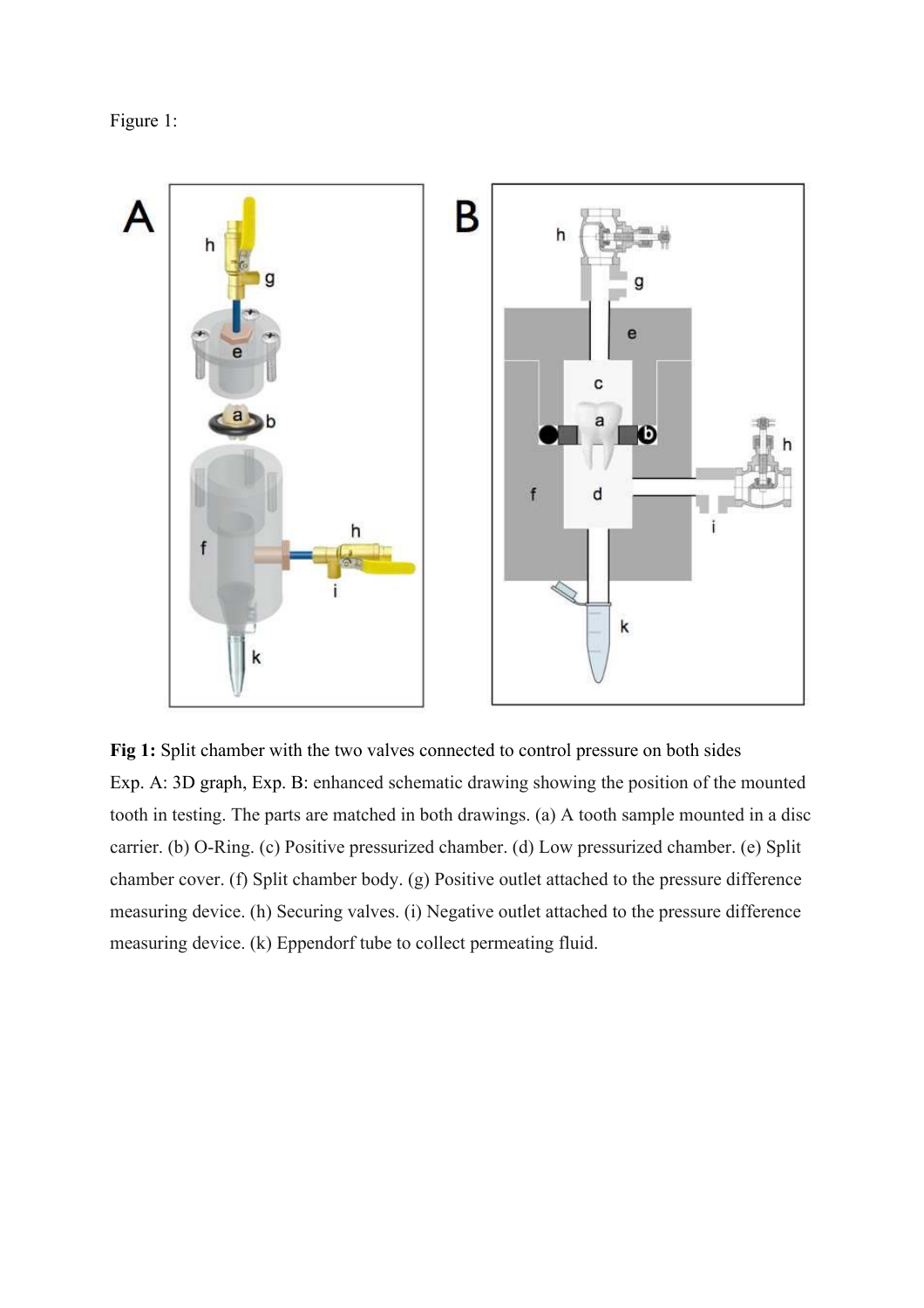Figure 2:



**Fig 2:** Stepwise temperature control; a) Split chamber mounted in the testing inner isolation room. b) Inner Isolation chamber. c) Outer Isolation room.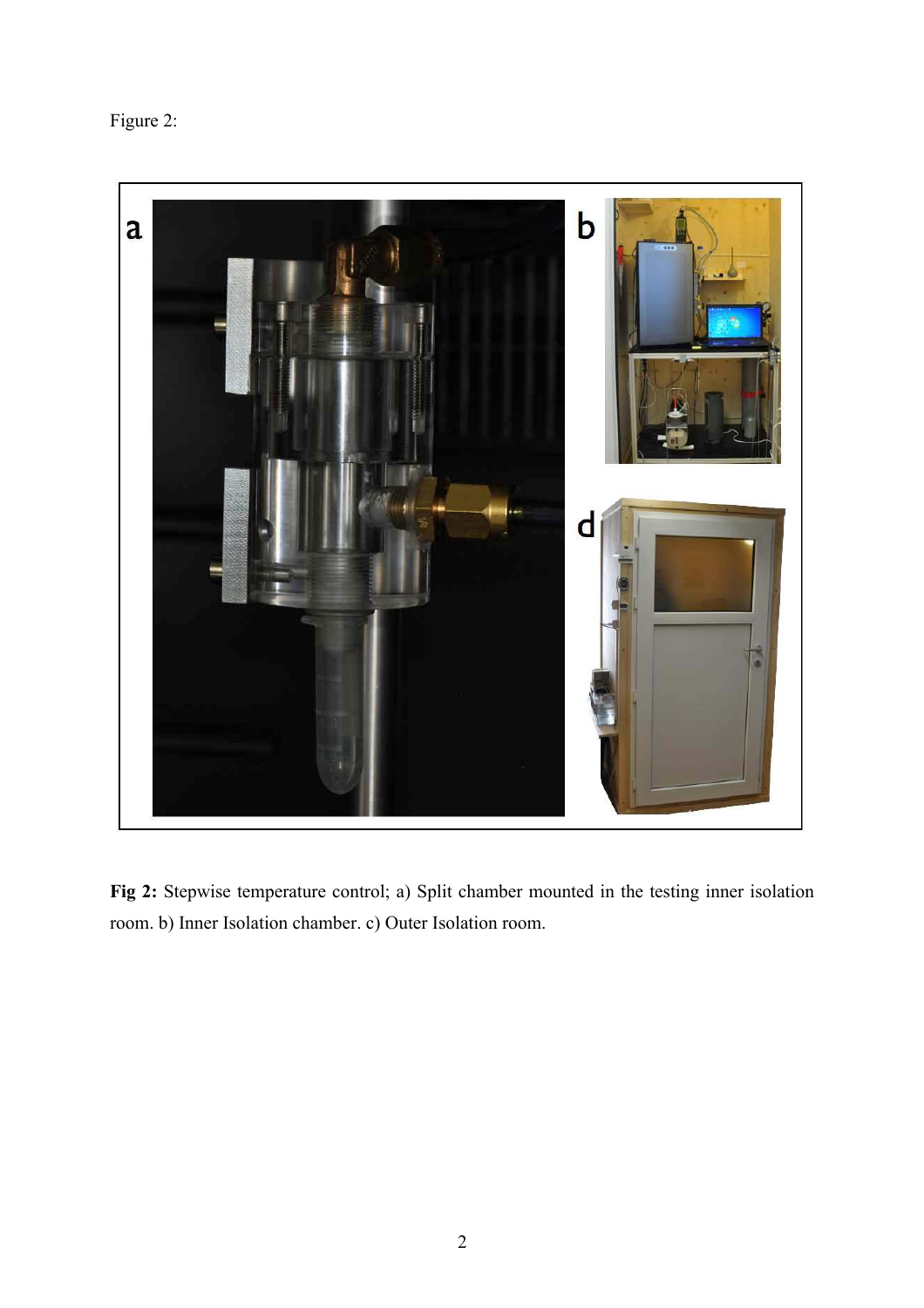Figure 3:



**Fig 3:** a) Embedding from coronal side, b) Embedding from apical side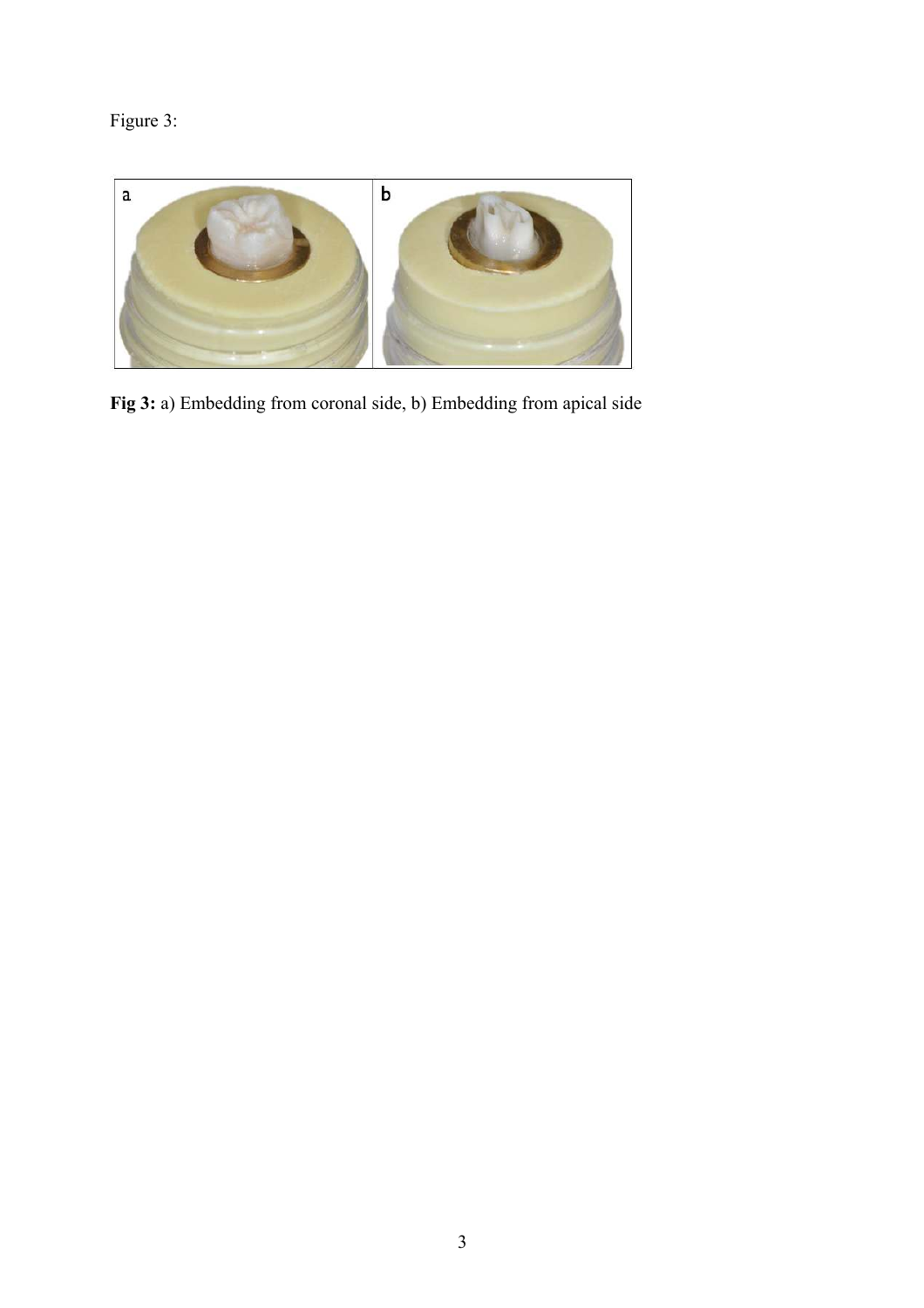



**Fig 4:** – Exp. A: A represantative graph of a tested sample with 8 repeated measurements for its baseline permeability (hPa/min): (a) The gas compensation curve (each pressurized gas will behave unstable for a period of time). (b) System stabilization curve, which is related to temperature compensation. (c) The permeability curve which is related to the sample permeability status. (d) The permeability slope.

- Exp. B: A represantative graph showing the permeability curves of a sample tested for multiple treatments. Baseline curve. After CI I preparation. After full occlusal preparation. After Cerec onlay restoration.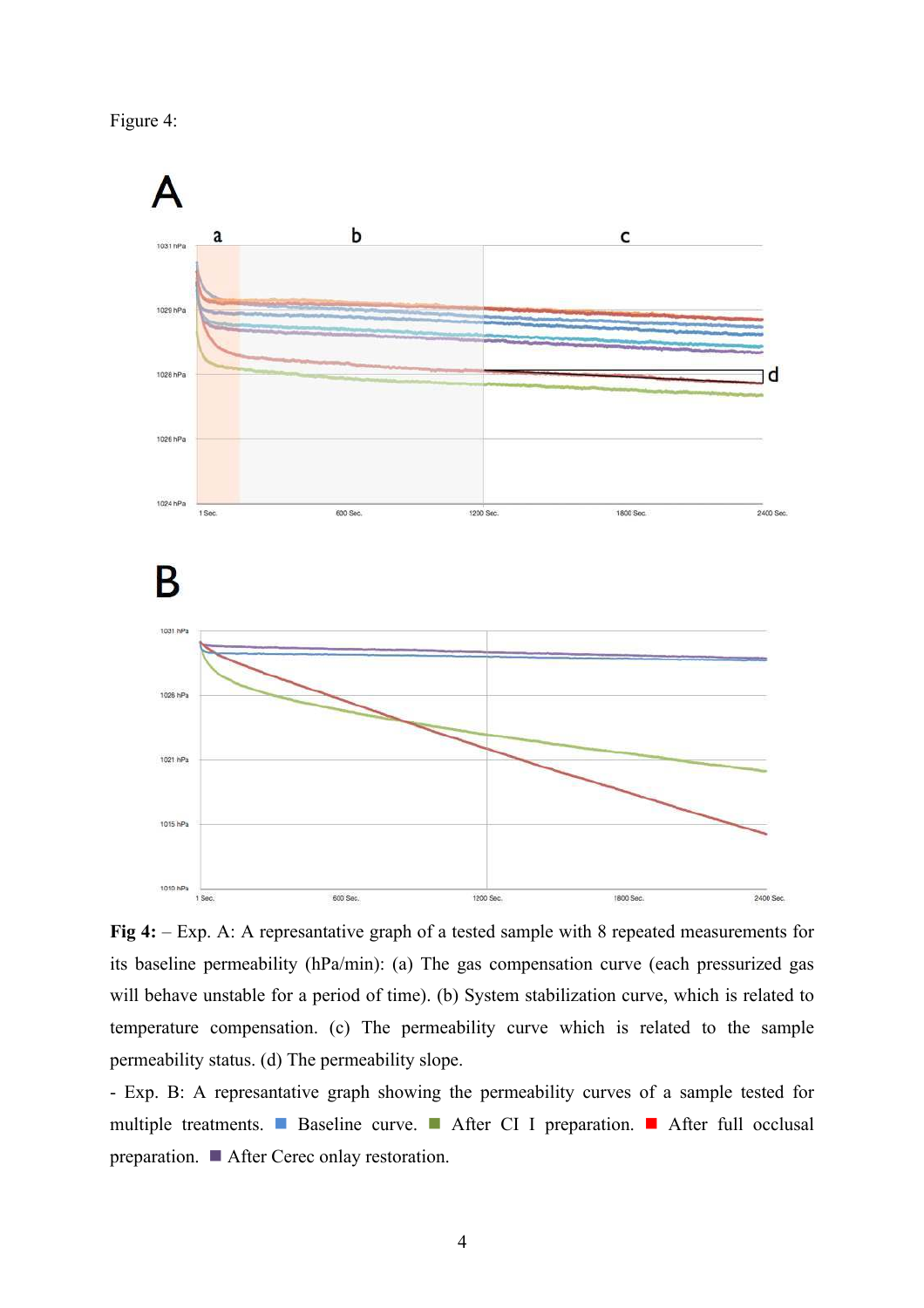# Figure 5:



**Fig 5:** - Exp. A: Disc/specimen embedding quality and repeatability; One full metal disc (a,no embedding), three embedded composite discs (b) and three embedded third molars (c); eight consecutive measurements in each sample

- Exp. B: Repeatability of measurements in dentine wounds; Three molars (of Exp. A) with 2x5 mm (a) and full occlusal preparation (b) as well as consecutive restoration (c); eight consecutive measurements in each sample

- Exp. C: Correlation between fluid permeation and gas pressure difference; Six third molars (a) with step-wise increasing preparation size of  $2\times 5$ ,  $3\times 5$ ,  $4\times 5$ ,  $5\times 5$  mm (b-e) and full preparation (f); one measurement per sample.